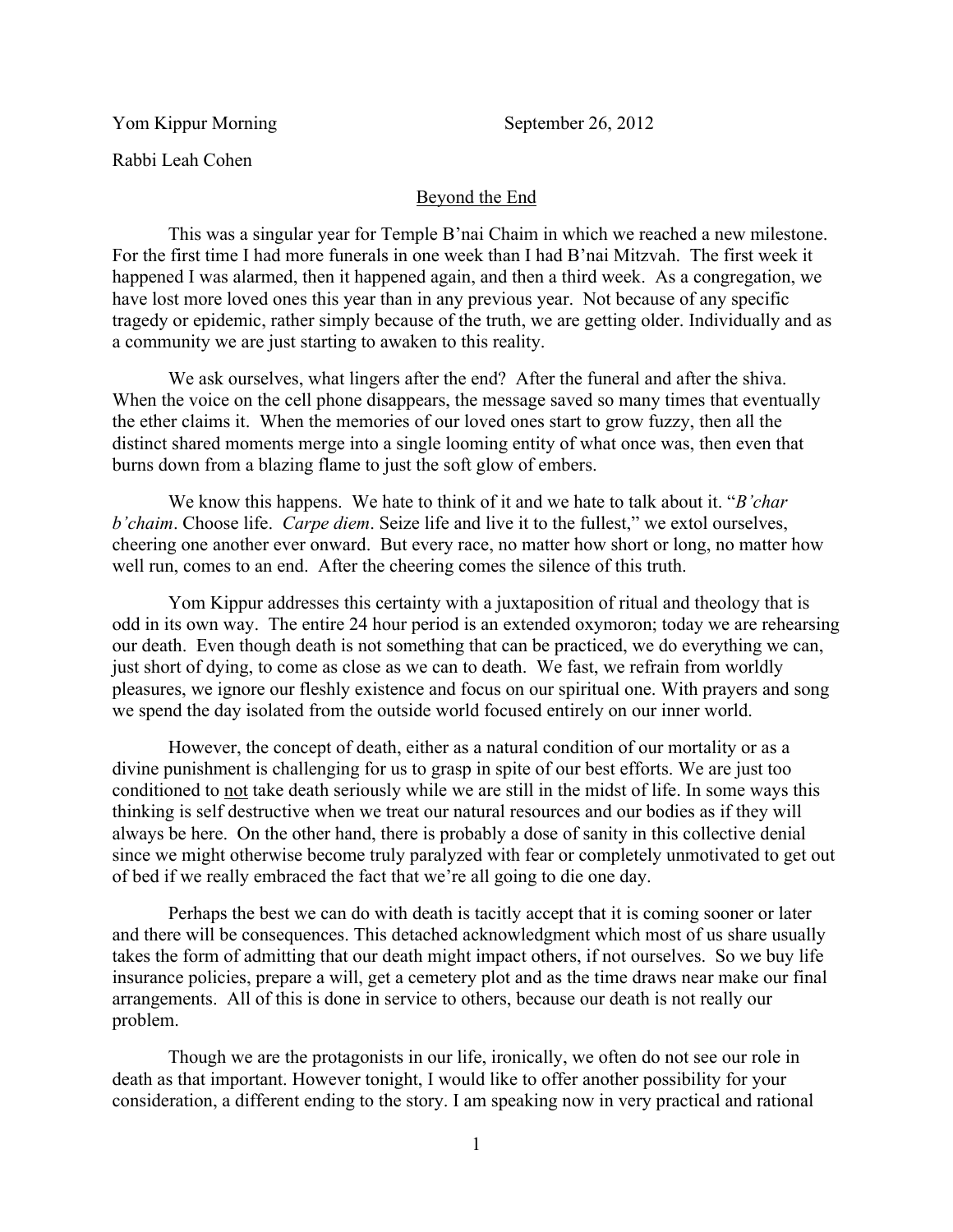terms. Of course there are a myriad of ideas about what happens to the soul and a variety of Jewish teachings about the after life, but I am not talking about those mystical ideas at the moment. Rather, I mean something much more tangible.

Today, on this most holy day of the year, let us revisit a very beautiful and meaningful Jewish tradition that many people are not aware of, but that goes back to biblical times. There is the potential; I would say even a sacred obligation to leave a legacy of our spirit to our loved ones. The practice of writing an ethical will as a lasting inheritance for one's children and future descendents is evidenced in the Talmud and practiced in Jewish communities up till the present.

Rabbi Jack Riemer, a well written authority on the subject, describes an ethical will as a letter that parents write to their children "in which they try to sum up all that they have learned in life, and in which they try to express what they want most for and from their children. They would leave these letters behind because they believed that the wisdom they had acquired was just as much a part of the legacy they wanted to leave their children as were all their material possessions."

Think for a moment how precious it would be, if you were in possession of such a document in your family. Each ethical will is as different as the person writing it and each addresses the unique situation of that family, but there are some common themes that frequently re-occur. They often express important personal values and beliefs, hopes and blessings for future generations, life lessons, and words of love, gratitude and guidance. Sometimes they include messages of forgiving others and asking for forgiveness as well. Older ethical wills at times contained burial instructions which can be included today too.

The Book of Deuteronomy which we read from this week can be seen as one very long ethical will that Moses leaves for his offspring once he realizes that he will not be entering the Promised Land with them. Let its content and intent inspire you but do not be daunted by its length. I was surprised to find that most ethical wills fit neatly on only one sheet of paper. But length is not the biggest challenge when it comes to tackling this project.

First one must consider why write an ethical will? If we are honest in confronting our own mortality, we might discover a desire to have something of ourselves be remembered once we are gone. As befits this season, the process of writing an ethical will reveals first and foremost what we value the most and what we stand for. It is a great way to learn about ourselves.

Furthermore, by articulating what we value now, we can take steps to insure the continuation of those values for future generations. The exercise of identifying what matters most to us clarifies what we want to work on and prioritizes our efforts. In this way ethical wills not only benefit the recipient, but also the writer. As we approach the end of our lives, writing an ethical will can provide a sense of completion by creating something of meaning that will live on after we are gone.

Although ethical wills are not considered legal documents the way a living will and a last will and testament is, they nonetheless bequeath something of worth to their beneficiaries. For each of us have unique stories that if we don't share will be lost forever. Consider the stories that have informed and delighted your life and how precious they are to you now. Our personal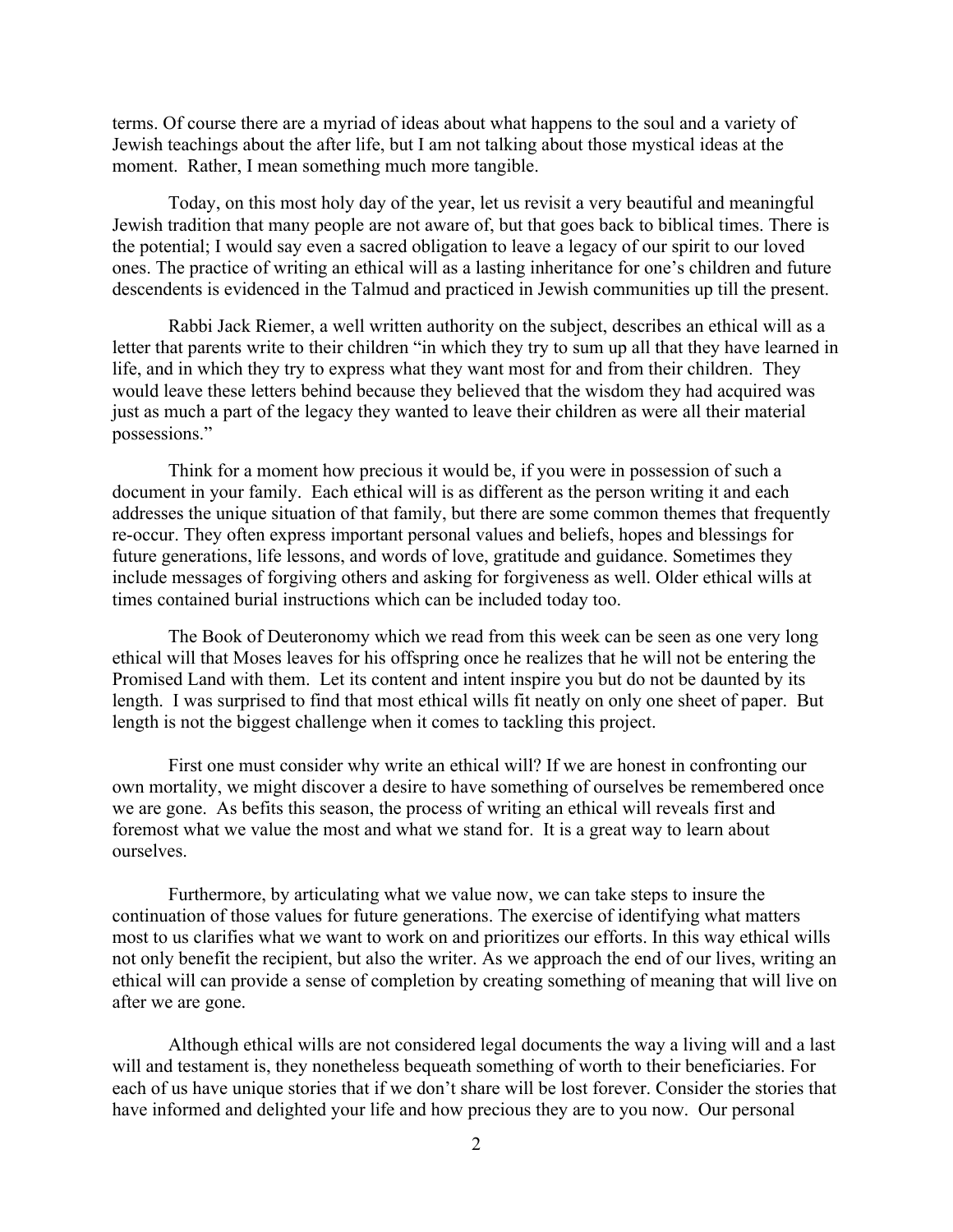histories are fascinating to our families and help strengthen their sense of rootedness and belonging to something larger and more enduring than their present life. Consider how your story might one day inspire your own children and grandchildren.

But as with any endeavor, there are some pitfalls to be wary of. Beyond the challenges of style, content and length when distilling our enduring message, when we must also consider the recipient of the letter. Rabbi Riemer writes, "There is the temptation, an almost irresistible one, for parents to try to persuade after death what they were unable to persuade during life. There is the temptation to repeat once more, to plead once more and to impose a burden of guilt from the grave." Clearly we would want to avoid this danger least "the ties that bind become ties that choke and cripple" as Rabbi Riemer cautions.

Writing an ethical will can happen at any time and the right time is when it is right for you. Although we might think that this is something to be saved for one's deathbed, today, ethical wills are being written by people at turning points and transitions throughout their lives. They can be shared with family and community members while the writer is still alive. People are sometimes surprised to learn what is really important to their parents, and parents can be surprised that their children are so surprised. We think we are communicating these values all the time, but sometimes a concise written document can put things in a new and focused perspective.

When is the right time to write an ethical will? Looking into this subject I learned that it is a process that takes some time and is best not rushed. Close to the end of life is a possible time if energy and time permits. Writing an ethical will at this time can add a transcendent dimension to our lives by providing a link to future generations. But the conditions of one's passing may not exactly work out as planned and no one really knows when one's last day might be.

Therefore we may want to consider some other times that might be perfect for articulating our values and beliefs and sharing our stories with our children. For example, writing an ethical will at the time of engagement can help a couple clearly understand each other's values, and can contribute to building a foundation of common principles for the marriage. An ethical will composed when parents are expecting or at the birth of a child can provide a basis of common values upon which to approach childrearing and serve as a tool for communicating those values as the children grow up.

When we launch our children into the adult world, is another chance to compose an ethical will. We can send them off with a clear understanding of where they come from and at the same time identify important values in this new stage as empty nesters. Really, anytime from middle age and beyond is a fitting opportunity to harvest our life experiences, convert these experience into wisdom, and allow for the fulfillment of the responsibility of passing this wisdom on to future generations

Ethical wills may be one of the most cherished gifts we can leave to our family and community. Yet many of us have never considered writing one. I wonder how many people here tonight have an ethical will? I don't and I wonder why not. I understand its value and am not a stranger to writing. I have lessons and stories I would like to share with my family. I have hopes